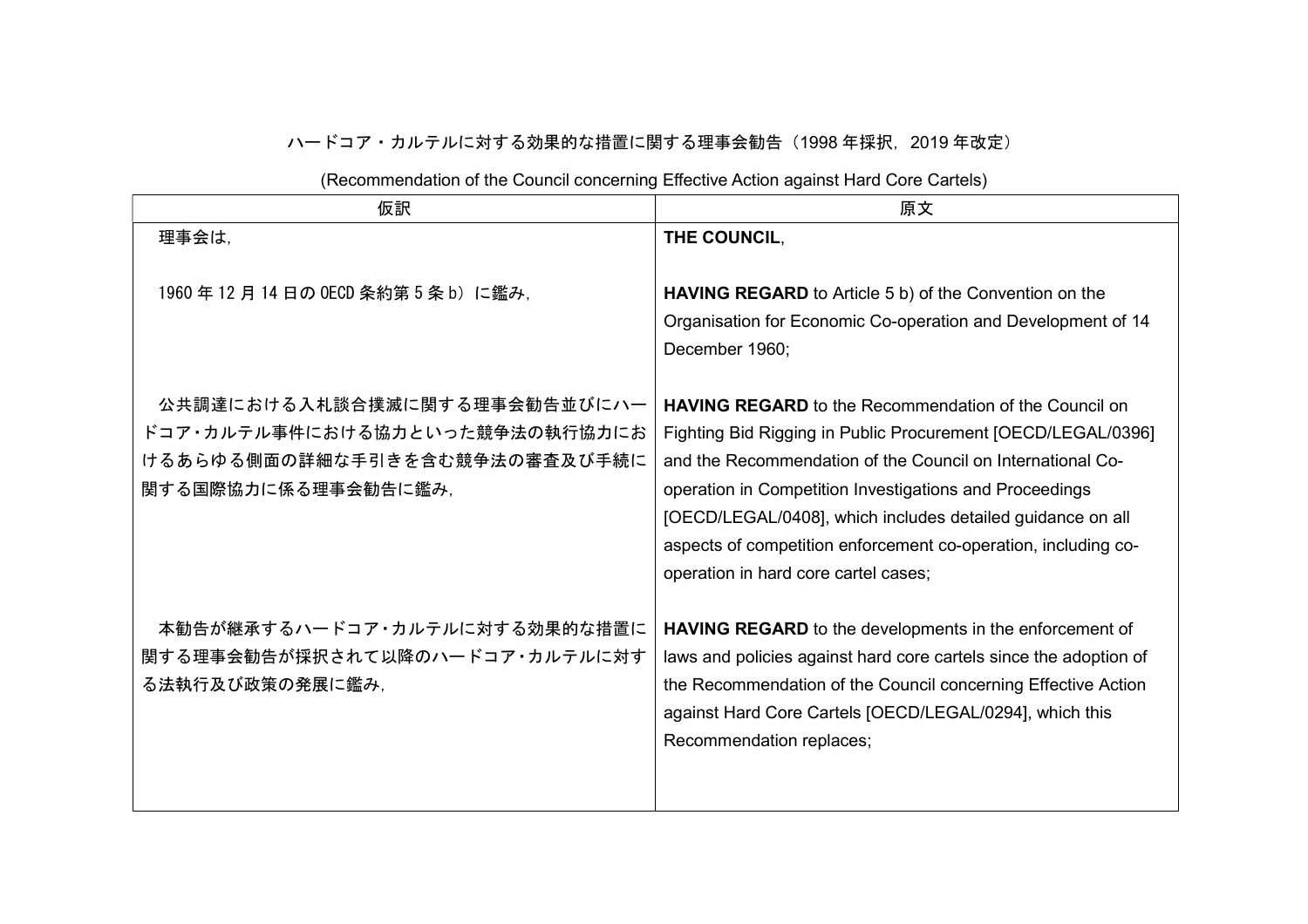| 仮訳                                                                                      | 原文                                                                                                                                                                                                   |
|-----------------------------------------------------------------------------------------|------------------------------------------------------------------------------------------------------------------------------------------------------------------------------------------------------|
| ハードコア・カルテルは競争法において最も悪質な違反であるこ                                                           | <b>RECOGNISING</b> that hard core cartels are the most egregious                                                                                                                                     |
| とを認識し,                                                                                  | violations of competition law;                                                                                                                                                                       |
| グローバル化された経済において国際カルテルは競争を歪め、消<br>費者及び市場参加者に悪影響を与えることを考慮し、                               | <b>CONSIDERING</b> that in a globalised economy international cartels<br>distort competition and have a detrimental effect on consumers<br>and market participants;                                  |
| 本勧告を支持する加盟国及び非加盟国(以下「支持国」という)                                                           | <b>CONSIDERING</b> that Members and non-Members having adhered                                                                                                                                       |
| は、ハードコア・カルテルを抑止し、これらに対し効果的に法律を                                                          | to this Recommendation (hereafter the "Adherents") have a                                                                                                                                            |
| 執行することについて、共通の利益を有することを考慮し、                                                             | common interest in preventing hard core cartels and enforcing                                                                                                                                        |
|                                                                                         | effectively their laws against them;                                                                                                                                                                 |
| ハードコア・カルテルに対する法律, 制裁及び執行手続が効果的<br>かつ適切で、抑止効果がある場合にのみ、ハードコア・カルテルは<br>取りやめられ、抑止されることを考慮し, | <b>CONSIDERING</b> that hard core cartels can only be stopped and<br>prevented if laws, sanctions and enforcement procedures against<br>them are effective, appropriate and have a deterrent effect; |
| ハードコア・カルテルに対する措置は、国際的観点から重要であ                                                           | <b>RECOGNISING</b> that action against hard core cartels is important                                                                                                                                |
| り、特に競争当局間の国際協力に依存するものであることを認識                                                           | from an international perspective and particularly dependent upon                                                                                                                                    |
| U,                                                                                      | international co-operation among competition authorities;                                                                                                                                            |
| 競争委員会からの提案に基づき,                                                                         | On the proposal of the Competition Committee:                                                                                                                                                        |
| 本勧告の目的のために、以下の定義が使用されることに合意す<br>Ι.                                                      | <b>I. AGREES</b> that, for the purposes of the present Recommendation,                                                                                                                               |
|                                                                                         | the following definitions are used:                                                                                                                                                                  |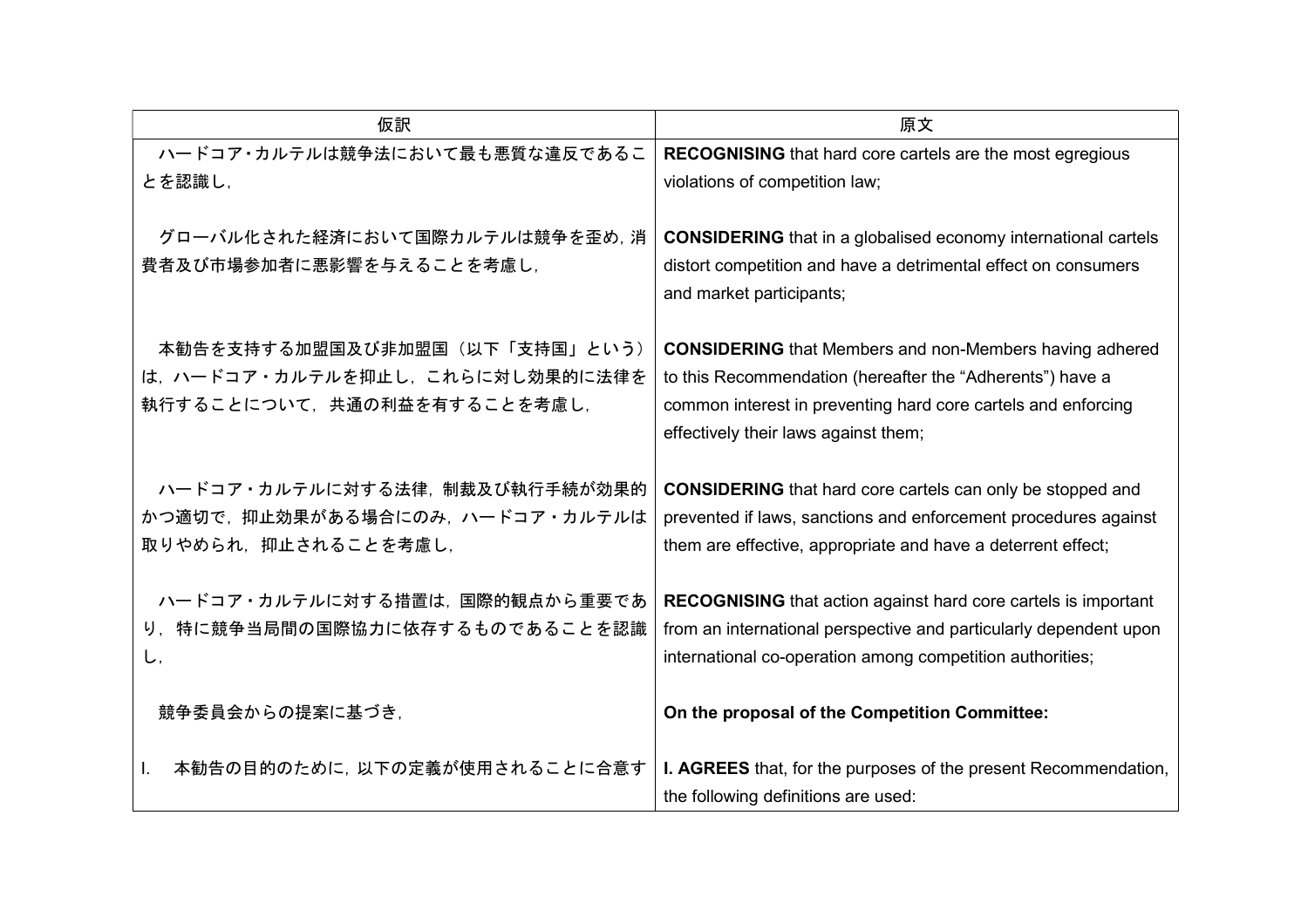| ×<br>٦<br>۰.<br>× | ٠ |
|-------------------|---|

| 「ハードコア・カルテル」とは、競争者若しくは潜在的競争者<br>による反競争的な協定,共同行為又は反競争的な取決めであっ<br>て、価格の合意、入札における不正(入札談合)、生産制限若しく<br>は生産割当又は例えば顧客,供給者,地域若しくは取引分野<br>(lines of commerce) を割り当てることによる市場の共有若し<br>くは分割を指す。これには, (a)効率性を高める正当な経済活動の<br>統合に合理的に関連する合意, 共同行為又は取決め及び(b)ハー<br>ドコア・カルテルに該当する可能性があるものの,支持国の競争<br>法の適用対象から直接的若しくは間接的に除外されている又は<br>支持国の法律に基づいて認められている合意, 共同行為又は取決<br>めは含まれない。 | • Hard core cartels refers to anticompetitive agreements,<br>concerted practices or arrangements by actual or potential<br>competitors to agree on prices, make rigged bids (collusive<br>tenders), establish output restrictions or quotas, or share or divide<br>markets by, for example, allocating customers, suppliers,<br>territories, or lines of commerce. They do not include: (a)<br>agreements, concerted practices, or arrangements that are<br>reasonably related to a legitimate efficiency-enhancing integration<br>of economic activity; (b) agreements, concerted practices or<br>arrangements that might otherwise qualify as hard core cartels,<br>which are directly or indirectly exempted from the coverage of<br>Adherents' competition laws or are mandated in accordance with<br>Adherents' laws. |
|---------------------------------------------------------------------------------------------------------------------------------------------------------------------------------------------------------------------------------------------------------------------------------------------------------------------------------------------------------------|----------------------------------------------------------------------------------------------------------------------------------------------------------------------------------------------------------------------------------------------------------------------------------------------------------------------------------------------------------------------------------------------------------------------------------------------------------------------------------------------------------------------------------------------------------------------------------------------------------------------------------------------------------------------------------------------------------------------------------------------------------------------------------------------------------------------------|
| 「リニエンシー制度」とは、カルテル参加者に対し、制裁の免                                                                                                                                                                                                                                                                                                                                  | • Leniency programmes refers to mechanisms offering the                                                                                                                                                                                                                                                                                                                                                                                                                                                                                                                                                                                                                                                                                                                                                                    |
| 除又は軽減と引換えに、そして国によっては告発の免除と引換え                                                                                                                                                                                                                                                                                                                                 | opportunity to cartel members to selfreport their conduct, provide                                                                                                                                                                                                                                                                                                                                                                                                                                                                                                                                                                                                                                                                                                                                                         |
| 自らの行為について自主申告し、情報と証拠を提供し、調査                                                                                                                                                                                                                                                                                                                                   | information and evidence and co-operate with an investigation, in                                                                                                                                                                                                                                                                                                                                                                                                                                                                                                                                                                                                                                                                                                                                                          |
| $\subset$ .                                                                                                                                                                                                                                                                                                                                                   | exchange for immunity from, or a reduction in, sanctions, and, in                                                                                                                                                                                                                                                                                                                                                                                                                                                                                                                                                                                                                                                                                                                                                          |
| に協力する機会を与える制度を指す。                                                                                                                                                                                                                                                                                                                                             | some jurisdictions, immunity from proceedings/prosecution.                                                                                                                                                                                                                                                                                                                                                                                                                                                                                                                                                                                                                                                                                                                                                                 |
| 「司法取引及び和解手続」とは,制裁の軽減と引換えに,関                                                                                                                                                                                                                                                                                                                                   | • Plea negotiation and settlements refers to case resolution                                                                                                                                                                                                                                                                                                                                                                                                                                                                                                                                                                                                                                                                                                                                                               |
| 係人と協力しながら、競争当局において実質的な認定を確立し、                                                                                                                                                                                                                                                                                                                                 | tools which enable competition authorities to establish substantive                                                                                                                                                                                                                                                                                                                                                                                                                                                                                                                                                                                                                                                                                                                                                        |
| カルテル事件における手続を促進しかつ短縮することを可能に                                                                                                                                                                                                                                                                                                                                  | findings, and facilitate and shorten procedures in a cartel case,                                                                                                                                                                                                                                                                                                                                                                                                                                                                                                                                                                                                                                                                                                                                                          |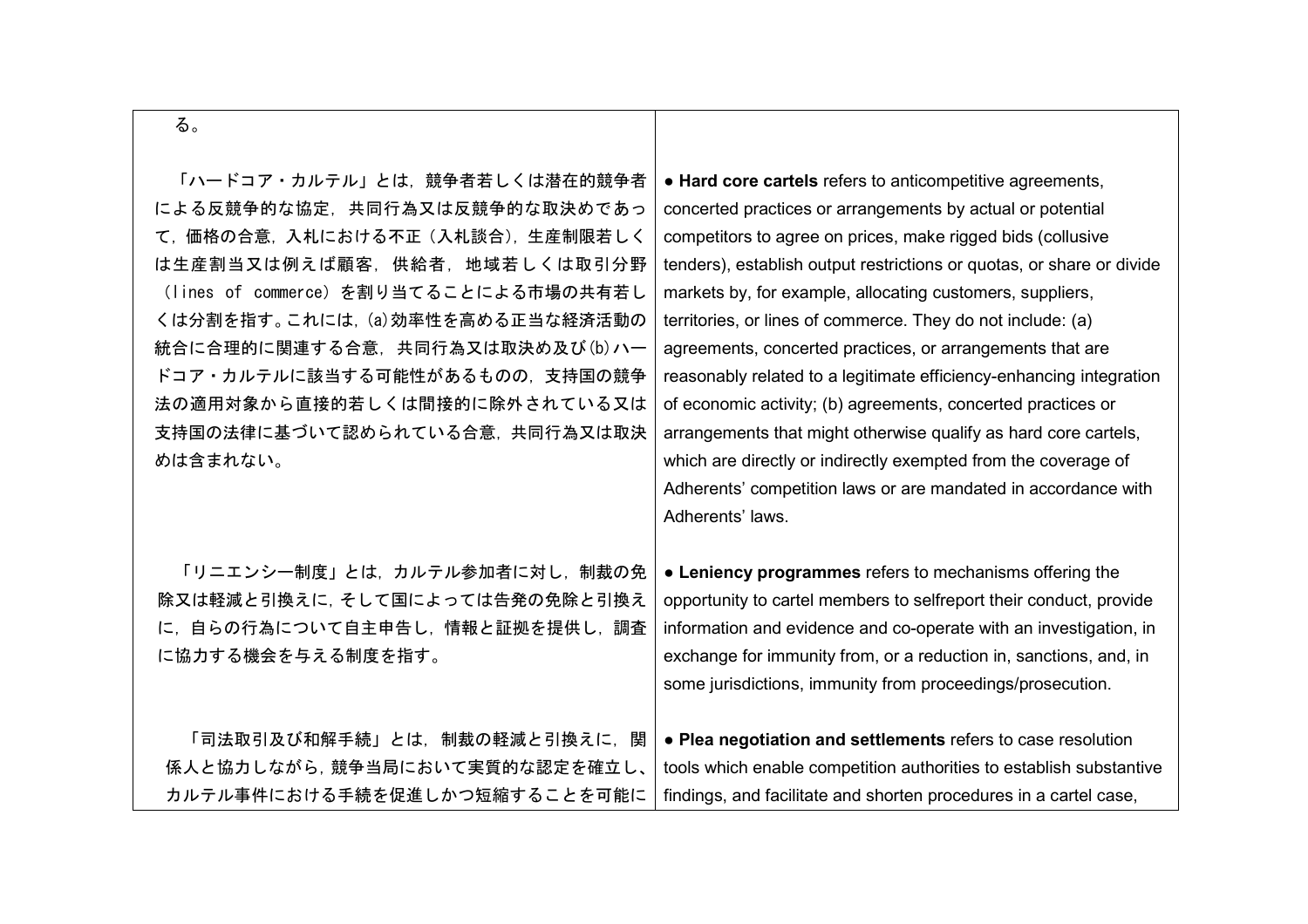| 仮訳                                                                                                                                                                                                                         | 原文                                                                                                                                                                                                                                                                                                                                                                                                                                                                                        |
|----------------------------------------------------------------------------------------------------------------------------------------------------------------------------------------------------------------------------|-------------------------------------------------------------------------------------------------------------------------------------------------------------------------------------------------------------------------------------------------------------------------------------------------------------------------------------------------------------------------------------------------------------------------------------------------------------------------------------------|
| する事件解決のための手段を指す。                                                                                                                                                                                                           | working with the investigated parties in exchange for a reduction in<br>sanctions.                                                                                                                                                                                                                                                                                                                                                                                                        |
| Ⅱ. 支持国は,市場に対する事実上の悪影響を与えるという証明の<br>有無に関わらずハードコア・カルテルを違法とすること、ハー<br>ドコア・カルテルの停止、抑止を確実にするという観点から反<br>カルテル法、政策及び執行実務を企画立案すること、並びに支<br>持国の法的枠組み,制度及び手続上の保護に従ってカルテルの<br>被害者に十分な補償を提供することを勧告する。この趣旨にお<br>いて、支持国がすべきことは以下のとおりである。 | II. RECOMMENDS that Adherents make hard core cartels illegal<br>regardless of the existence of proof of actual adverse effects on<br>markets, and design their anti-cartel laws, policies and<br>enforcement practices with a view to ensuring that they halt and<br>deter hard core cartels and provide effective compensation for<br>cartel victims, in accordance with their legal frameworks,<br>institutional set up and procedural safeguards. To this effect,<br>Adherents should: |
| 支持国は以下の取組により効果的にカルテルを探知するため<br>1.<br>の制度を実施すること。                                                                                                                                                                           | 1. Implement an effective cartel detection system by:                                                                                                                                                                                                                                                                                                                                                                                                                                     |
| 以下の要素を備えた効果的なリニエンシー制度を導入する<br>a.<br>こと。                                                                                                                                                                                    | a. Introducing effective leniency programmes which:                                                                                                                                                                                                                                                                                                                                                                                                                                       |
| i. カルテル行為を報告し全面的に競争当局に協力した第1順<br>位の申請者に対しては制裁を免除するとともに、後続の申請<br>者の制裁を軽減することによりインセンティブを確保する<br>こと。                                                                                                                          | i. Set incentives for self-reporting by providing total immunity to<br>the first applicant that reports its cartel conduct and fully co-<br>operates with the competition authority and sanction reductions<br>for subsequent applicants;                                                                                                                                                                                                                                                 |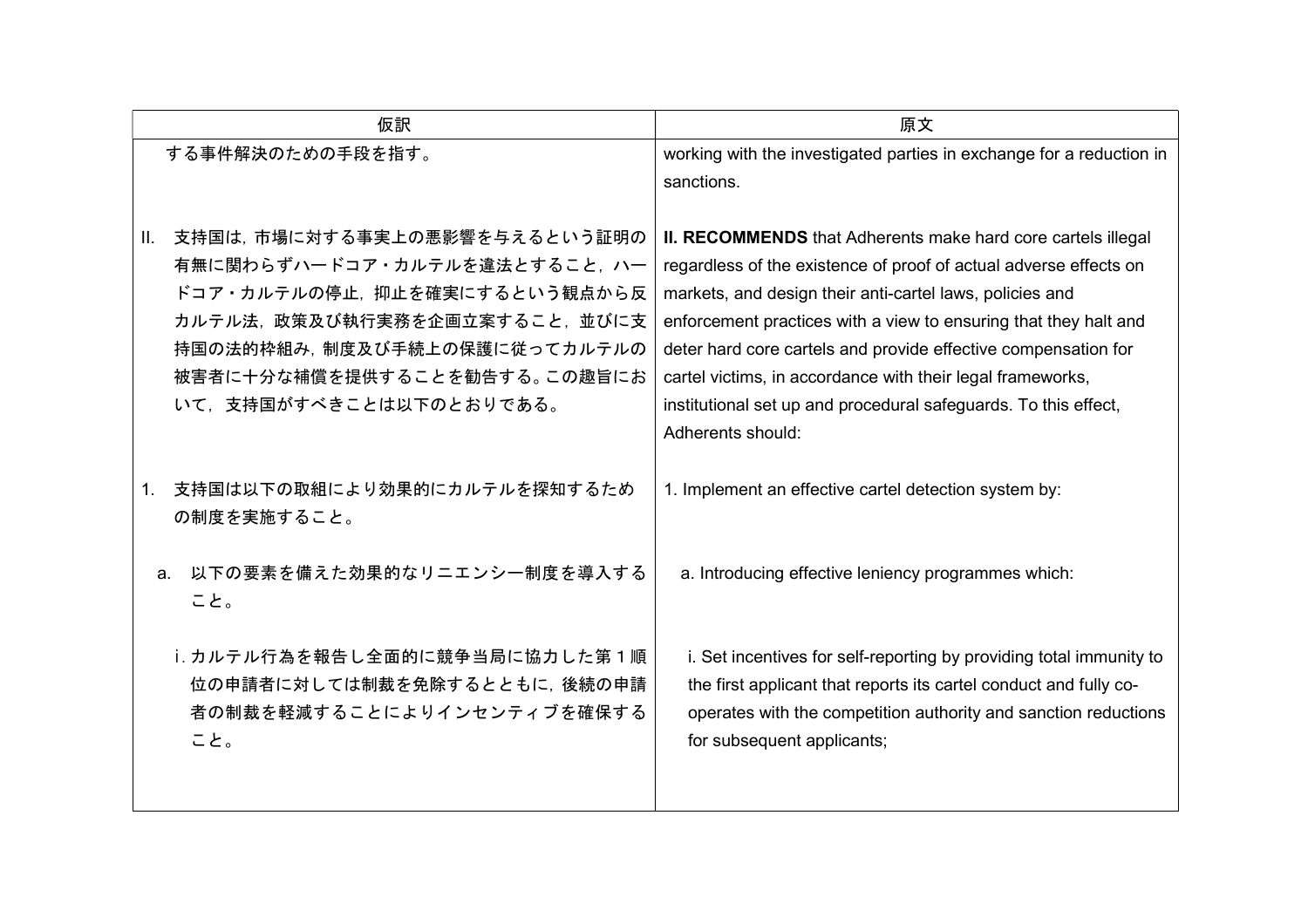| ii. リニエンシー制度に関するルール及び手続, 並びに関連する           | ii. Provide clarity on the rules and procedures governing                                                  |
|--------------------------------------------|------------------------------------------------------------------------------------------------------------|
| 利益を明確化すること。                                | leniency programmes and the related benefits;                                                              |
| iii. 早期の報告を奨励するとともに、申請者に対して確実性を付           | iii. Facilitate reporting by using a marker system to encourage                                            |
| 与するために、マーカー制度を利用して報告を容易にするこ<br>と。          | early reporting and provide certainty to applicants;                                                       |
| iv. リニエンシーの申請要件を満たすために必要な情報の類型             | iv. Establish clear standards for the type and quality of                                                  |
| 及び質について明確な基準を設けること。                        | information that qualifies for leniency;                                                                   |
| Ⅴ. 制裁を軽減する程度を決定するに当たり, 提出された情報の            | v. Ensure continued co-operation between the leniency                                                      |
| 価値及びタイミングといった要素を考慮することにより、調                | applicant and the competition authority throughout the                                                     |
| 査全体を通じてリニエンシー申請者と競争当局の間の継続<br>的な協力を確保すること。 | investigation by taking into account factors such as the value of                                          |
|                                            | information submitted and the timing of the submission in<br>determining the level of sanction reductions; |
| vi. リニエンシー申請者である法人の役員及び従業員のうち適             | vi. Provide protection or reduction from sanctions for qualifying                                          |
| 当と認められる者について制裁を免除又は軽減すること。                 | officers and employees of corporate leniency applicants;                                                   |
| vii. カルテルを強要した事業者について制裁の免除対象から除            | vii. Exclude the availability of immunity for cartel coercers;                                             |
| 外すること。                                     |                                                                                                            |
| viii. リニエンシー申請者から得た機密情報について適切に保護           | viii. Provide appropriate confidentiality protection to leniency                                           |
| すること。                                      | applicants; and                                                                                            |
|                                            |                                                                                                            |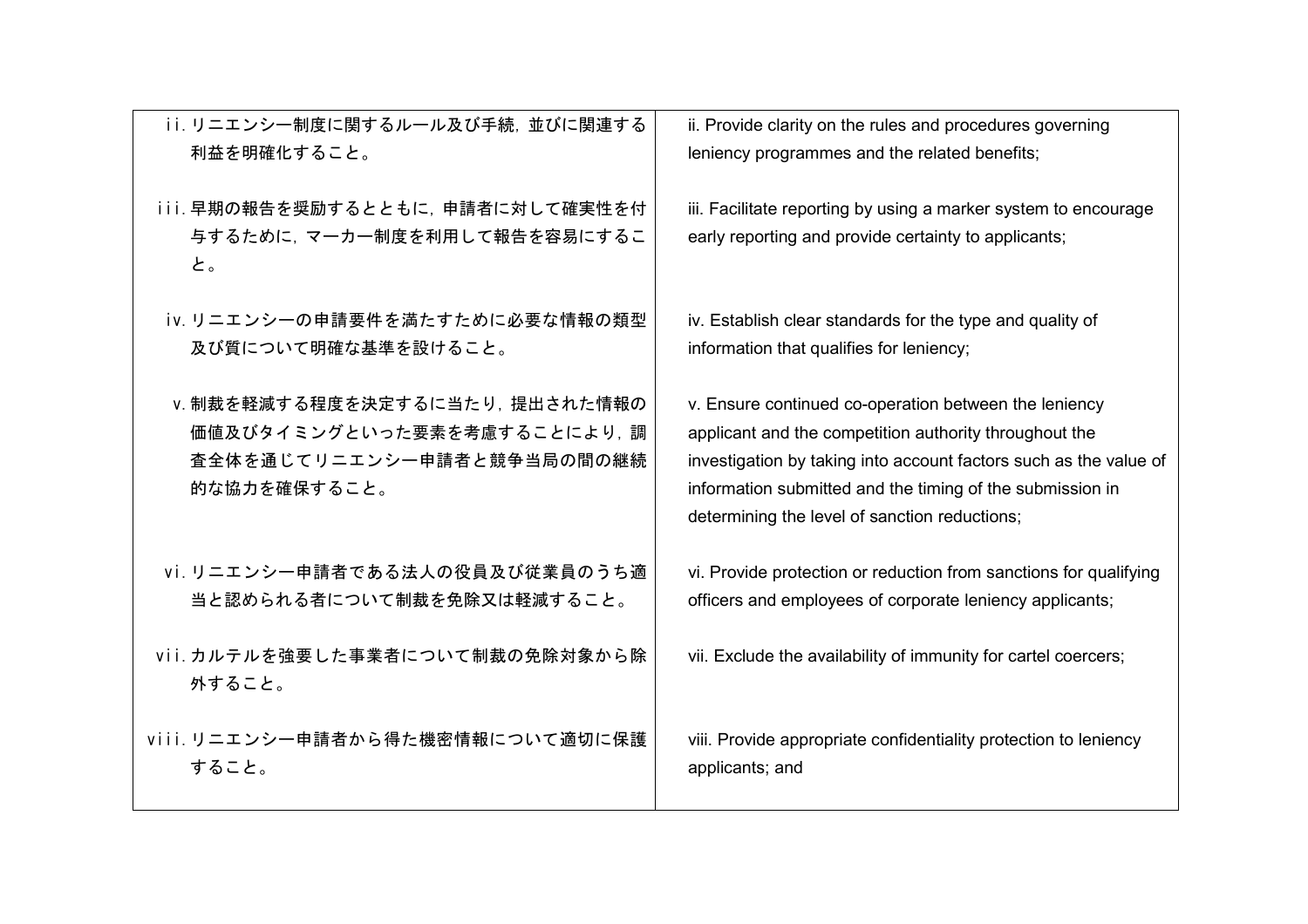|                | ix. リニエンシーを申請しようをする者の不要な負担を軽減す                                                                                                                         | ix. Seek to reduce unnecessary burdens for parties seeking                                                                                                                                                                                                                                                                        |
|----------------|--------------------------------------------------------------------------------------------------------------------------------------------------------|-----------------------------------------------------------------------------------------------------------------------------------------------------------------------------------------------------------------------------------------------------------------------------------------------------------------------------------|
|                | るよう努めること。                                                                                                                                              | leniency.                                                                                                                                                                                                                                                                                                                         |
| b <sub>1</sub> | カルテル審査を開始し、支援するために、公共調達のデータ<br>を分析するといったカルテルを探知するための積極的な手<br>段を活用すること。                                                                                 | b. Using pro-active cartel detection tools such as analysis of<br>public procurement data, to trigger and support cartel<br>investigations.                                                                                                                                                                                       |
| $C_{1}$        | 情報提供者の匿名性を確保して適切な保護を与え、リニエン                                                                                                                            | c. Facilitating the reporting of information on cartels by whistle-                                                                                                                                                                                                                                                               |
|                | シー申請者でない内部告発者によるカルテルに係る情報提                                                                                                                             | blowers who are not leniency applicants, providing appropriate                                                                                                                                                                                                                                                                    |
|                | 供を容易にすること。                                                                                                                                             | safeguards protecting the anonymity of the informants.                                                                                                                                                                                                                                                                            |
| 2.             | 支持国は以下のような権限を競争当局に与えることにより、<br>競争当局がハードコア・カルテルを審査するために効果的な<br>権限を確保すること。                                                                               | 2. Ensure that competition authorities have effective powers to<br>investigate hard core cartels by providing them the powers to:                                                                                                                                                                                                 |
|                | 事前予告なしの立入検査を事業所及び個人の居宅で実施<br>a.<br>し、カルテル行為を立証するために必要なあらゆる文書及<br>び情報にアクセスし入手すること。                                                                      | a. Conduct unannounced inspections ("dawn raids") at business and<br>private premises, and access and obtain all documents and<br>information necessary to prove cartel conduct;                                                                                                                                                  |
|                | b. 遠隔に保存されている (「クラウド」等の) 電子資料を含む<br>カルテルを立証する手助けとなり得る電子情報にアクセ<br>スすること及び通信傍受や監視認証といった電子情報に<br>アクセスするための適切な審査手法を有していること。こ<br>の目的のため、競争当局は専門知識のある職員並びに十分 | b. Access electronic information that could help establish a<br>cartel violation including electronic material that is stored<br>remotely (e.g. on 'the cloud') and have access to appropriate<br>investigative techniques, such as communications interception<br>and surveillance authorisations. For this purpose, competition |
|                | なハード面及びソフト面の設備を保有すること。                                                                                                                                 | authorities should have trained specialised staff and adequate                                                                                                                                                                                                                                                                    |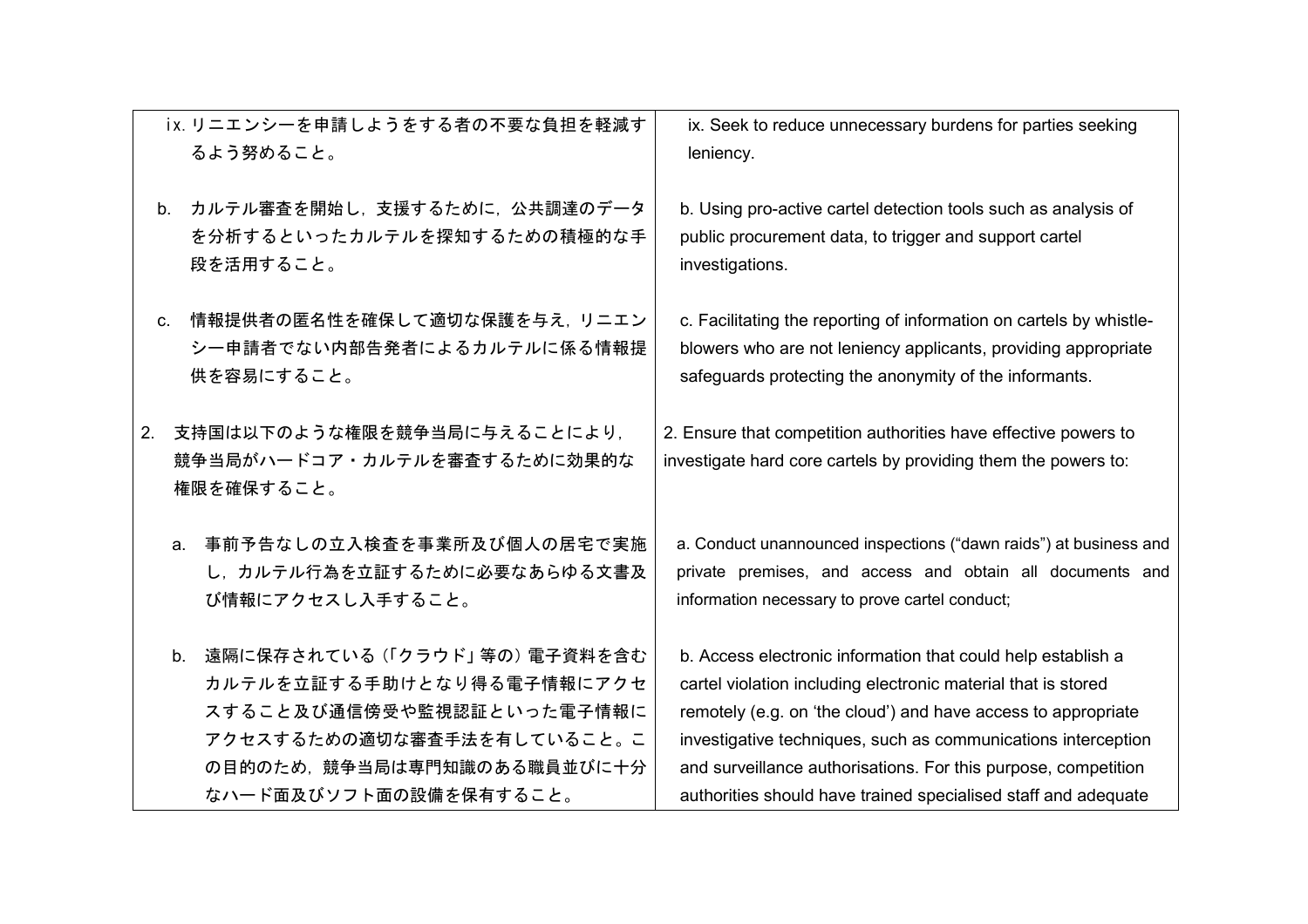| 仮訳 |                                                                                                                         | 原文                                                                                                                                                                                                                                                                                                                                                                            |
|----|-------------------------------------------------------------------------------------------------------------------------|-------------------------------------------------------------------------------------------------------------------------------------------------------------------------------------------------------------------------------------------------------------------------------------------------------------------------------------------------------------------------------|
|    |                                                                                                                         | hardware and software equipment;                                                                                                                                                                                                                                                                                                                                              |
|    | 関係人及び他の政府機関を含む第三者に対し、情報を要求<br>C <sub>r</sub><br>し、入手すること。                                                               | c. Request and obtain information from investigated and third<br>parties, including other government entities;                                                                                                                                                                                                                                                                |
|    | 個人の証人から口述の証言を入手すること。<br>d.                                                                                              | d. Obtain oral testimony from individual witnesses;                                                                                                                                                                                                                                                                                                                           |
|    | 権限に基づく要求への不履行及び調査妨害に対して制裁<br>e <sub>1</sub><br>を課すこと。                                                                   | e. Impose sanctions for non-compliance with mandatory<br>requests and obstruction of investigations.                                                                                                                                                                                                                                                                          |
| 3. | 公共調達機関、検察及び反腐敗当局といった官公庁と競争当<br>局との協力を可能にすること。これには、不適切な開示請求<br>から情報を保護する十分なセーフガードを確保しつつ異なる<br>当局間での情報又は証拠の交換を容易にすることを含む。 | 3. Enable co-operation of their competition authorities with other<br>public entities, such as public procurement bodies, public<br>prosecutors and anti-corruption agencies, including by facilitating<br>the exchange of information and evidence among different public<br>authorities, while ensuring adequate safeguards to protect against<br>inappropriate disclosure. |
| 4. | 有罪の容認,事実の容認及び/又は控訴する権利の放棄を多く<br>の場合必要とする司法取引及び和解手続といった早期に事件<br>を終結させるための手段を利用可能にし、奨励すること。                               | 4. Enable and incentivise early case resolution tools such as plea<br>negotiation and settlements, which often require an admission of<br>guilt and/or the admission of facts and/or a waiver of the right to<br>appeal.                                                                                                                                                      |
| 5. | 事業者や個人がハードコア・カルテルに参加するのを抑止<br>し、カルテル参加者がカルテルから離脱して競争当局と協力                                                               | 5. Provide for effective sanctions of a kind and at a level adequate<br>to deter firms and individuals from participating in hard core cartels                                                                                                                                                                                                                                |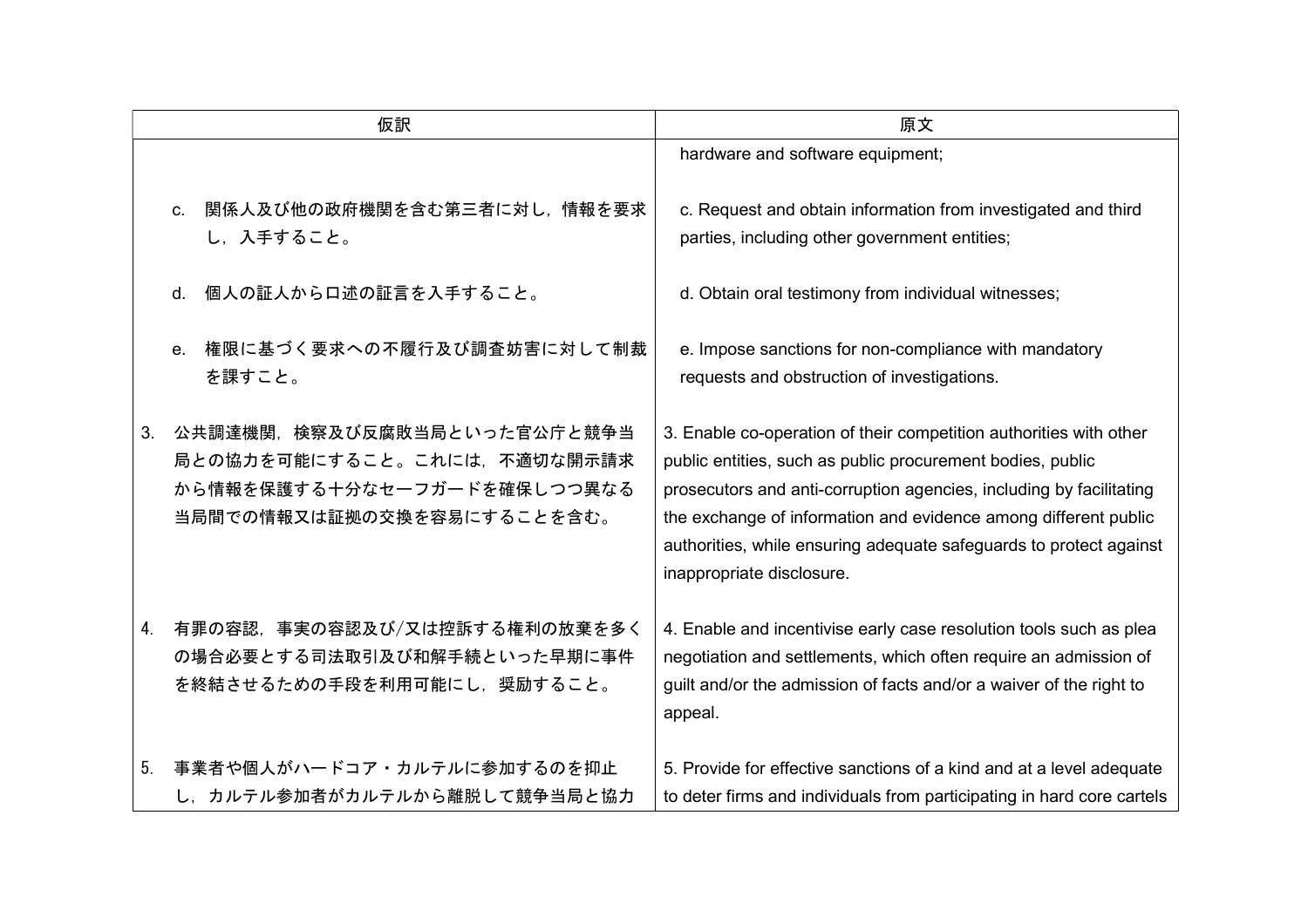|    | するために、効果的な種類の制裁を十分なレベルで導入する<br>こと。この趣旨において、支持国は、各国において十分な抑<br>止効果を持たせるために、制裁を組み合わせて(民事、行政<br>及び/若しくは刑事又は金銭的若しくは非金銭的)導入するこ<br>と。支持国はカルテルに参加した個人に対する制裁を導入す<br>ることも考慮すること。 | and incentivise cartel members to defect from the cartel and co-<br>operate with the competition agency. To this effect, Adherents<br>should introduce a combination of sanctions (civil, administrative<br>and/ or criminal, monetary and non-monetary) for an adequate<br>deterrent effect in their jurisdiction. Adherents should consider<br>introducing sanctions against individuals having participated in<br>cartels. |
|----|-------------------------------------------------------------------------------------------------------------------------------------------------------------------------|-------------------------------------------------------------------------------------------------------------------------------------------------------------------------------------------------------------------------------------------------------------------------------------------------------------------------------------------------------------------------------------------------------------------------------|
| 6. | 特にリニエンシー制度を守るため、当局の執行と民事執行と<br>の相互作用のバランスを慎重にとりつつ、ハードコア・カル<br>テルの被害者は誰でも、損害を生じさせた個人や団体から補<br>償を得る権利又は補償を求める権利を持つ制度を導入するこ<br>と。この趣旨において、支持国は以下のことに努めること。                 | 6. Provide a mechanism that gives anyone who has suffered harm<br>caused by a hard core cartel the right to obtain redress or claim<br>compensation for that harm from the persons or entities that<br>caused it, carefully balancing the interaction of public and private<br>enforcement, in particular to protect leniency programmes. To this<br>effect, Adherents should aim to:                                         |
|    | 第三者が損害賠償請求を提起するために必要な証拠にア<br>a.<br>クセスすることを可能にするルールを確立すること。                                                                                                             | a. Establish rules that enable parties to access the evidence<br>necessary to bring a claim for compensation;                                                                                                                                                                                                                                                                                                                 |
|    | 競争当局の執行とカルテル被害者による民事執行の間の<br>b.<br>正しいバランスを保つため、和解合意書だけでなくリニエ<br>ンシー申請書類も開示しないこと。                                                                                       | b. Protect leniency statements, as well as settlement<br>submissions, from disclosure to ensure the right balance<br>between public enforcement by competition authorities and<br>private enforcement by victims of cartels;                                                                                                                                                                                                  |
|    | c. 競争当局による先立った決定がない場合においても民事<br>執行を行えるよう、競争当局による違反決定がない場合の                                                                                                              | c. Allow private enforcement actions that do not follow on<br>infringement decisions by competition authorities, so as to allow                                                                                                                                                                                                                                                                                               |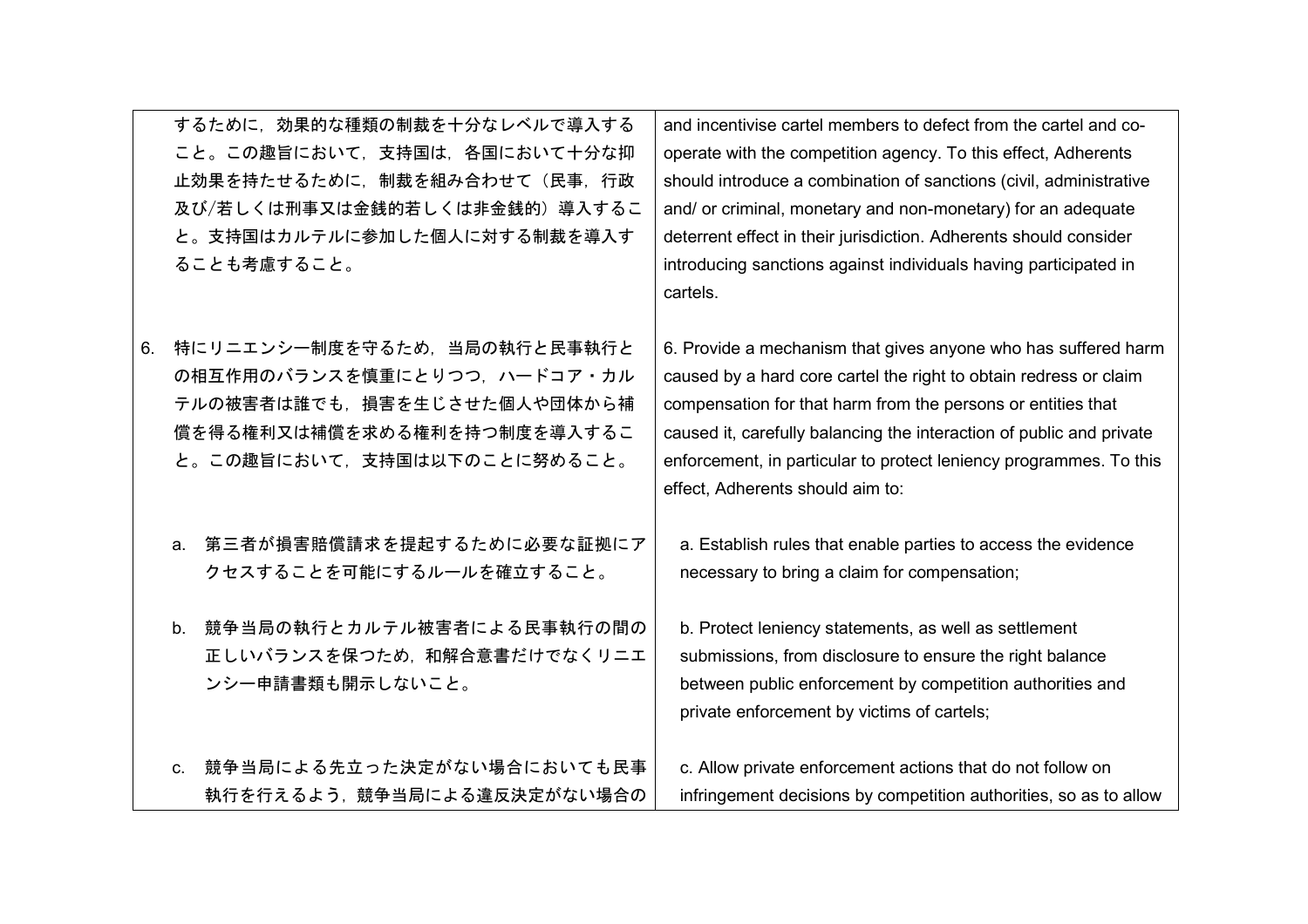| 民事執行を許可すること。                                                                                                                                          | enforcement in cases where there is no prior decision;                                                                                                                                                                                                                                                                                                                            |
|-------------------------------------------------------------------------------------------------------------------------------------------------------|-----------------------------------------------------------------------------------------------------------------------------------------------------------------------------------------------------------------------------------------------------------------------------------------------------------------------------------------------------------------------------------|
| d. 同じような立場にいる原告の団体が集団で補償を要求で<br>きるよう、集団的救済制度を導入すること。                                                                                                  | d. Introduce collective redress mechanisms, which allow groups<br>of similarly situated claimants to request compensation<br>collectively;                                                                                                                                                                                                                                        |
| 同じハードコア・カルテルに関する民事執行において競争<br>$e^+$<br>当局の最終的な決定に十分な証拠能力を付与すること。                                                                                      | e. Grant adequate probative value to final infringement decisions<br>by competition authorities, in private enforcement actions<br>concerning the same hard core cartel;                                                                                                                                                                                                          |
| 競争当局の審査期間を踏まえて民事執行の期限を延長す<br>f.<br>ること。                                                                                                               | f. Suspend private enforcement limitation periods for the<br>duration of the investigation by the competition authority.                                                                                                                                                                                                                                                          |
| 7. ハードコア・カルテルの効果的な抑止,探知及び是正並びに<br>共同行為を抑止する規制に関する、民間又は公共機関の関係<br>者に対する競争当局による唱導活動を援助すること。                                                             | 7. Support the advocacy efforts of competition authorities vis-à-vis<br>private and public stakeholders, regarding the effective prevention,<br>detection and correction of hard core cartels and regulations that<br>prevent collusive conduct.                                                                                                                                  |
| 仮にハードコア・カルテルに対して支持国の法律に適用除外<br>8.<br>がある場合は、優先する政策の目的を達成するため必要不可<br>欠なものに限定すること。この趣旨において、適用除外を透<br>明性のあるものにし、定期的に評価して、目的を達成するた<br>めに必要最小限であるかを検討すること。 | 8. Restrict exemptions, if any, from the coverage of Adherents'<br>laws against hard core cartels to those indispensable to achieve<br>their overriding policy objectives. To this effect, Adherents should<br>make their exemptions transparent and periodically assess their<br>exemptions to determine whether they are necessary and limited<br>to achieving their objective. |